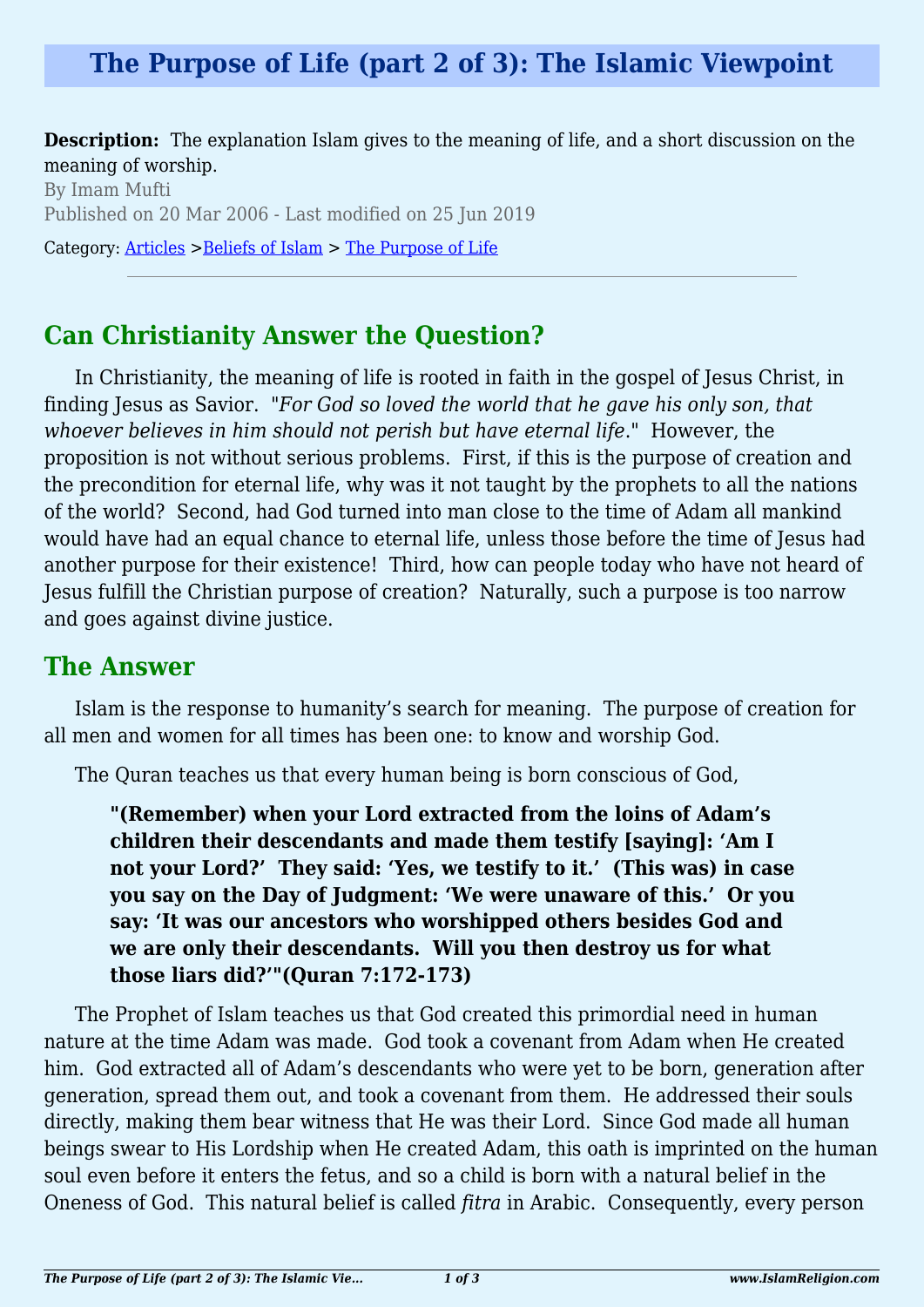carries the seed of belief in the Oneness of God that lies deeply buried under layers of negligence and dampened by social conditioning. If the child were left alone, it would grow up conscious of God - a single Creator - but all children are affected by their environment. The Prophet of God said,

<span id="page-1-0"></span>"Each child is born in a state of 'fitra', but his parents make him a Jew or a Christian. It is like the way an animal gives birth to a normal offspring. Have you noticed any young born mutilated before you mutilate them?"**[\[1\]](#page-2-0)**



#### Figure 1 The marvel of life. An unborn fetus sucking its thumb.

So, just as the child's body submits to physical laws, set by God in nature, its soul submits naturally to the fact that God is its Lord and Creator. However, its parents condition it to follow their own way, and the child is not mentally capable of resisting it. The religion which the child follows at this stage is one of custom and upbringing, and God does not hold it to account for this religion. When a child matures into an adult, he or she must now follow the religion of knowledge and reason. As adults, people must now struggle between their natural disposition towards God and their desires in order to find the correct path. The call of Islam is directed to this primordial nature, the natural disposition, the imprint of God on the soul, the *fitra*, which caused the souls of every living being to agree that He Who made them was their Lord, even before the heavens and earth were created,

#### **"I did not create the jinn and mankind except for My worship." (Quran 51:56)**

According to Islam, there has been a basic message which God has revealed through all prophets, from the time of Adam to the last of the prophets, Muhammad, peace be upon them. All the prophets sent by God came with the same essential message:

#### **"Indeed, We have sent a messenger to every nation (saying), 'Worship God and avoid false gods...'" (Quran 16:36)**

The prophets brought the same answer to mankind's most troubling question, an answer that addresses the yearning of the soul for God.